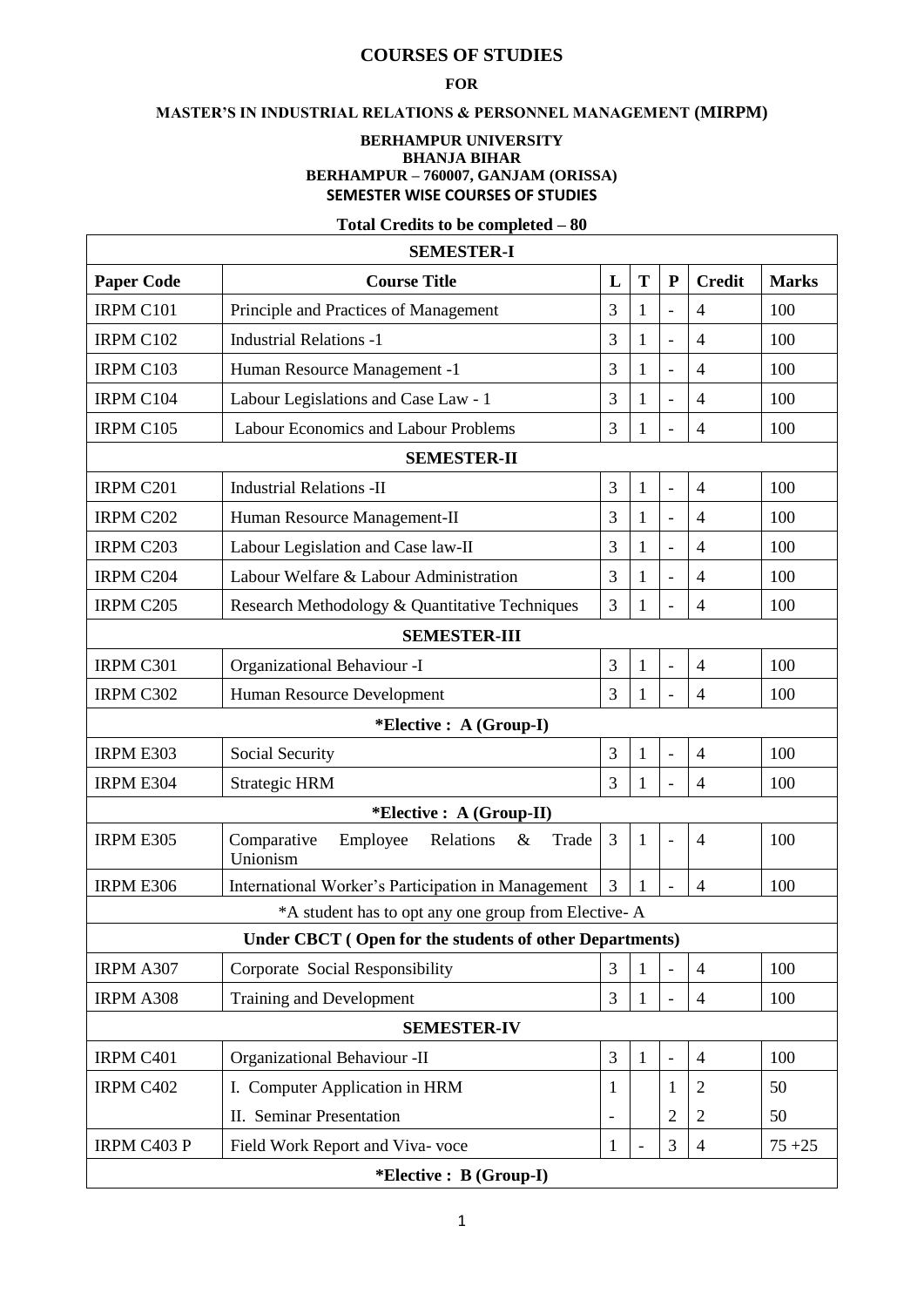| <b>IRPM E404</b>                                    | Organisational Change & Development   | 3 |                   | $\overline{\phantom{a}}$ | $\overline{4}$ | 100 |  |  |  |
|-----------------------------------------------------|---------------------------------------|---|-------------------|--------------------------|----------------|-----|--|--|--|
| <b>IRPM E405</b>                                    | <b>International HRM</b>              | 3 |                   |                          |                | 100 |  |  |  |
| <i>*Elective : B (Group-II)</i>                     |                                       |   |                   |                          |                |     |  |  |  |
| <b>IRPM E406</b>                                    | Performance & Compensation Management | 3 |                   |                          | $\overline{4}$ | 100 |  |  |  |
| <b>IRPM E407</b>                                    | Knowledge Management                  | 3 |                   |                          |                | 100 |  |  |  |
| *A student has to opt any one group from Elective-B |                                       |   |                   |                          |                |     |  |  |  |
| <b>Industrial Study Tour: (Compulsory)</b>          |                                       |   | <b>Non Credit</b> |                          |                |     |  |  |  |

# **L- Lecture, T- Tutorial, P- Practical**

C- Core Course: 1500 = 60 Credit (Mandatory with no Choice)

E-Core Elective: 400 = 16 Credit (Mandatory with choice, Departmental)

A-Allied Elective: 100 = 04 Credit (Mandatory with choice, Inter-Departmental)

# **DETAIL COURSES OF STUDIES**

### **SEMESTER – 1**

#### **IRPM C101 - PRINCIPLES AND PRACTICES OF MANAGEMENT**

#### **Total Marks: 100 (End Semester 80 and Mid Semester 20)**

#### **Unit-I**

Introduction to Management: Concept, Nature, Scope; Management as an Art, Science and Profession; Evolution of Management Thoughts: Scientific Management, Human Relations and Behavioural Schools; Contributions of Max Webber, Fayol, Follett and C.I. Barnard to Management; Professionalization of Management in India.

#### **Unit-II**

Approaches to Management: Behavioural Approach, Systems Approach, Quantitative Approach and Contingency Approach.

Functions of Management: Planning and Decision Making, Organising, Staffing, Directing, Controlling, Coordinating.

#### **Unit-III**

Forms of Organisational Structure & Decision Making: Concept of Organisational Structure, Formal and Informal Organisational Structure, Organisational Chart.

Decision Making: Introduction, Concept, Types of Decisions, Decision making Process, Factors in Decision Making, Bounded Rationality.

### **Unit-IV**

Functional areas of Management: Concept, Functions and Scope of Financial Management, Production Management, Marketing Management and Material Management; Business Ethics & Values: Concept and Practices in India.

*Case Analysis (The question paper shall have a compulsory question on case analysis).*

#### **IRPM C102 - INDUSTRIAL RELATIONS - I**

#### **Total Marks: 100 (End Semester 80 and Mid Semester 20)**

#### **Unit-I**

Industrial Relations: Concept, Scope and Evolution of IR; Approaches to IR: Unitary, Pluralistic; Models of IR: John T. Dunlop's and Kochan, Katz and McKersie's Model of Industrial Relations System.

#### **Unit-II**

Industrial Conflict/Dispute: Meaning, Forms and Causes of Industrial Disputes, Prevention of Industrial Dispute, Settlement of Industrial Dispute.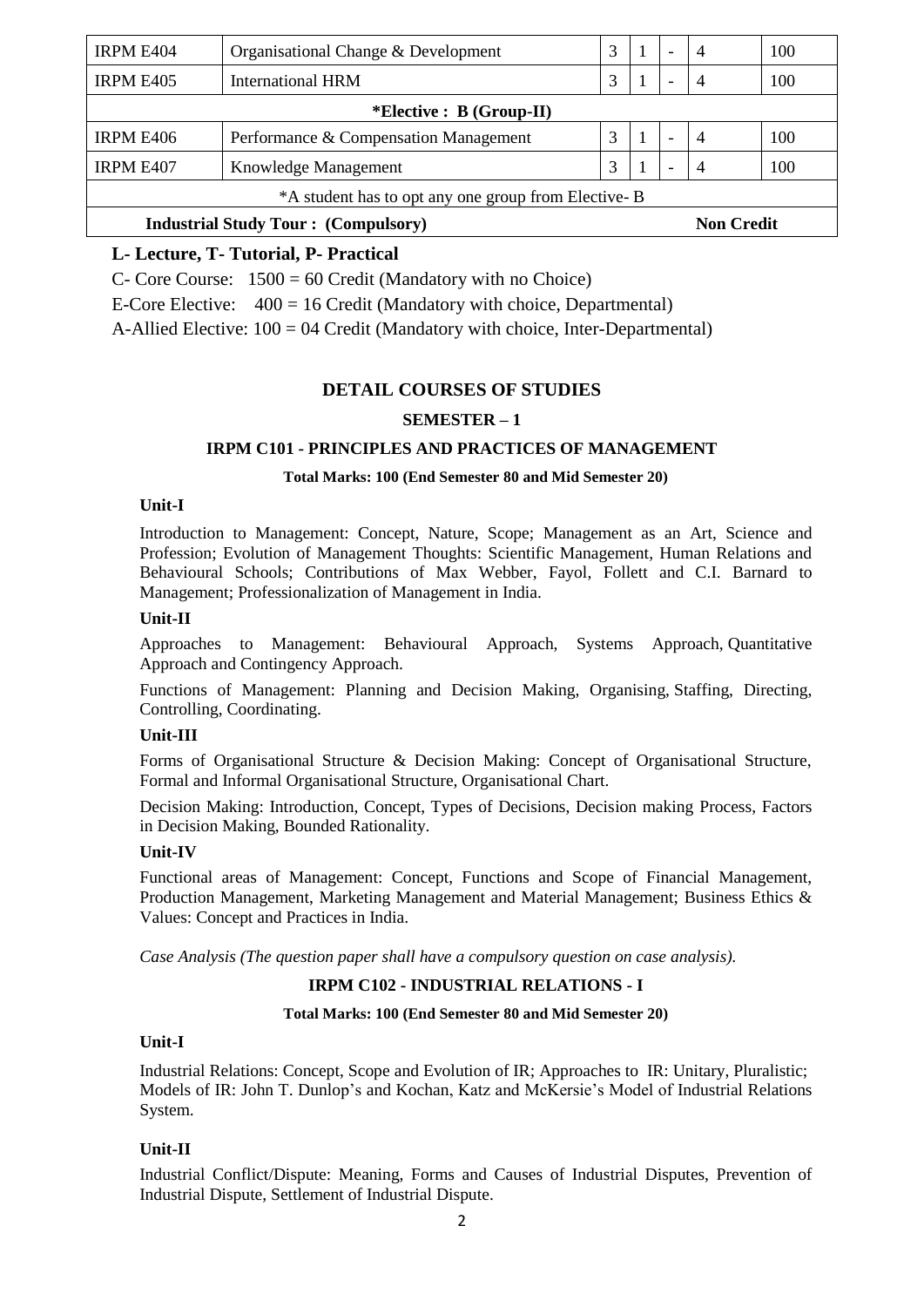Bi-Partite and Tripartite Labour Machineries,

# **Unit-III**

State and Industrial Relations: State Policy and Industrial Relations, Indian Labour Conference, Standing Labour Committee, Industrial Committees; Wage Boards.

Grievance Handling: Meaning, Sources and Consequences of Grievances, Model Grievance Procedure, Step-Ladder and Open Door Policy.

# **Unit-IV**

Discipline at Work Place: Meaning of Discipline; Evolution of the Principles and Procedure of Disciplinary Action; Minor and Major Offences; Types of Punishment; Steps involved in Disciplinary Action; McGregor's Hot Stove Rule.

*Case Analysis (The question paper shall have a compulsory question on case analysis).*

# **IRPM C103 - HUMAN RESOURCE MANAGEMENT - I**

# **Total Marks: 100 (End Semester - 80 and Mid Semester -20)**

# **Unit-I**

Conceptual Framework: Meaning, Scope, Objectives, Policy, Programmes and Functions of Human Resource Management (HRM).

# **Unit-II**

Human Resources Procurement: Job Analysis, Recruitment, Selection, Placement, Induction, Transfer, Promotion, Demotion & Separation.

### **Unit-III**

HR Maintenance: Wage and Salary Administration; Wage Concepts, Factors for Wage Determination, Methods of Wage Fixation; Wage Structures and Differentials; Job Evaluation

### **Unit-IV**

Performance Management: Meaning, Scope, Objectives; Methods and Process of Performance Appraisal; Balanced Score Card, Performance Management System.

*Case Analysis (The question paper shall have a compulsory question on case analysis).*

# **IRPM C104 - LABOUR LEGISLATIONS AND CASE LAW - I**

#### **Total Marks: 100 (End Semester - 80 and Mid Semester -20**

### **Unit-I**

Objectives and Principles of Labour Legislation; Development and Growth of Labour Legislation in India; Concept of Social Justice and Labour Legislation.

# **Unit-II**

Protective Labour Legislations:

- 1. The Factories Act, 1948;
- 2. The Mines Act, 1952;
- 3. The Orissa Shops and Commercial Establishments Act, 1956.

# **Unit-III**

Regulative Labour Legislations:

1. The Industrial Disputes Act, 1947;

- 2. The Trade Unions Act, 1962;
- 3. The Industrial Employment (Standing Orders) Act, 1946.

# **Unit-IV**

Case laws:

1. Ardeshir H. Bhindiwala vrs. State of Bombay, AIR, 1962, Supreme Court (Factory and Manufacturing Process).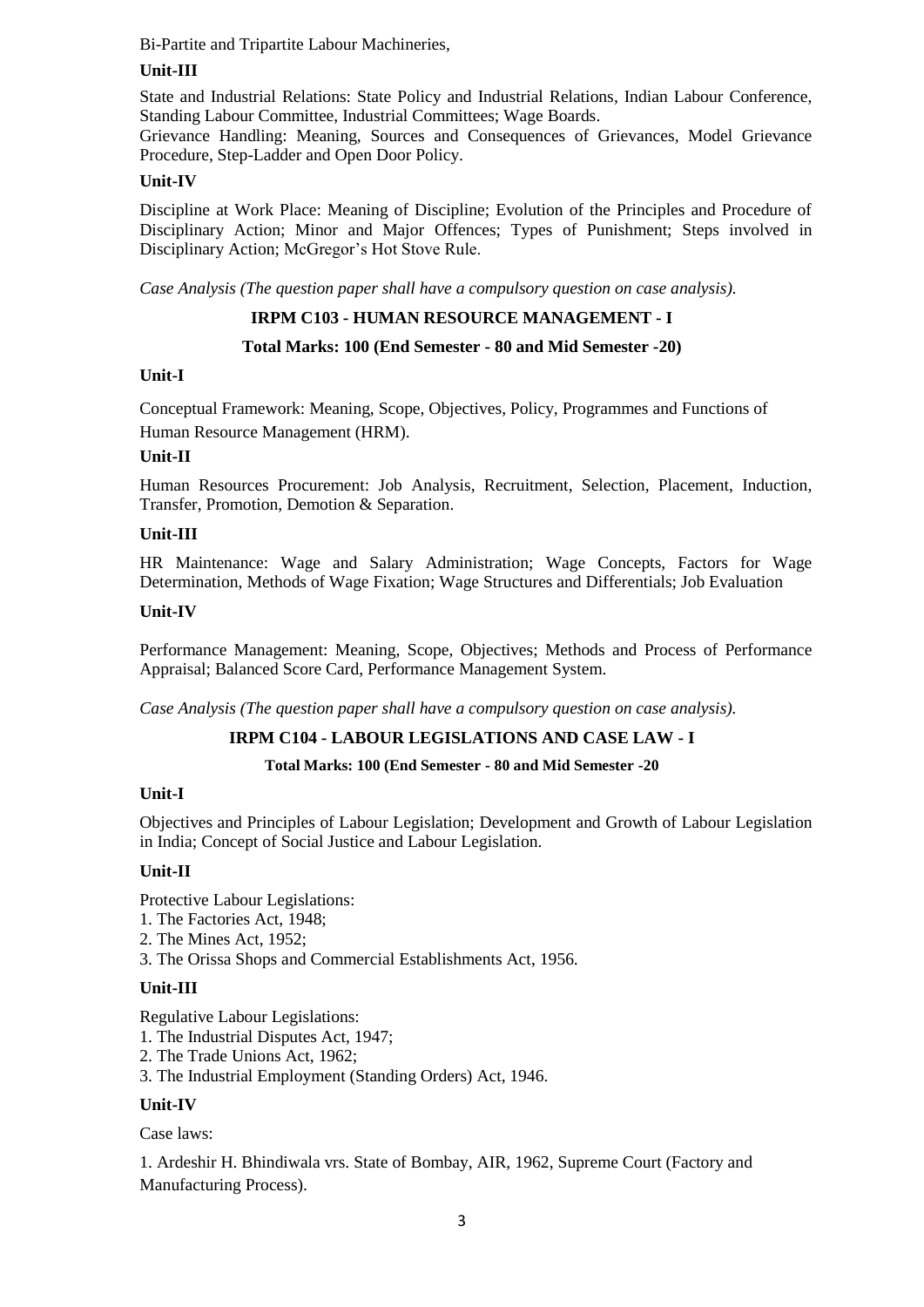2. Chintamani Rao vrs. State of Madhya Pradesh, AIR 1958 SC (Worker).

3. Bangalore Water Supply and Sewerage Board vrs. A. Rajappa, LLJ, April 1978 Supreme Court (Industry under the Industrial Disputes Act).

4. Management of Pradip Lamp Works, Patna vrs. Their Workmen, LLJ, 1970 (Industrial Dispute under the Industrial Disputes Act, 1947)

# **IRPM C105 - LABOUR ECONOMICS AND LABOUR PROBLEMS**

# **Total Marks: 100 (End Semester - 80 and Mid Semester -20)**

# **Unit-I**

Labour: Meaning and Concepts of Labour; Significance and Peculiarities of Labour; Definition and Scope of Labour Economics.

Economic Systems: Capitalism, Socialism, Mixed Economy, Features of Indian Economic System. **Unit-II**

Economic Reforms: Liberalisation, Privatisation, Globalisation.

Labour Market: Features of Labour Market, Types of Labour Market, Characteristics of Indian Labour Market, Changing Scenario.

# **Unit-III**

Unemployment: Concept & Types of Unemployment, Major Employment Programmes in India.

Wage: Wage concepts, Wage theories: Subsistence Theory, Wages Fund Theory, Residual Claimant Theory, Marginal Productivity Theory, Bargaining Theory of Wages and Demand and Supply Theory of Wages.

# **Unit- IV**

Indian Labour Problems: Problems of Women, Child, Migrant, Contract and Agricultural labour.

# **SEMESTER – II**

# **IRPM C201 - INDUSTRIAL RELATIONS - II**

# **Total Marks: 100 (End Semester 80 and Mid Semester 20)**

# **Unit-I**

Collective Bargaining: Meaning, Importance, Process, and Strategies of Collective Bargaining, Theories of Collective Bargaining.

Workers Participation in Management: Concept, Evolution and Objectives, Levels of Participation, Hurdles to WPM in India; Recommendations of NCL.

# **Unit-II**

Introduction to Trade Union: Meaning, Definition and Objectives.

Theories of Trade Union: Sidney and Beatrice Webb, Perlman, Robert Hoxie, Karl Marx and Mahatma Gandhi.

# **Unit-III**

Trade Unions and Federations: Functions and Types of Trade Unions; Growth and History of Trade Unions in India; Problems of Trade Unions; Trade Union Rivalry and Recognition in India.

# **Unit-IV**

Managerial Unionism: Employers' Organisations, Growth and Functions, Role of Employers' Organisations in Industrial Relations**,** Emerging Role of Trade Unions in India.

*Case Analysis (The question paper shall have a compulsory question on case analysis).*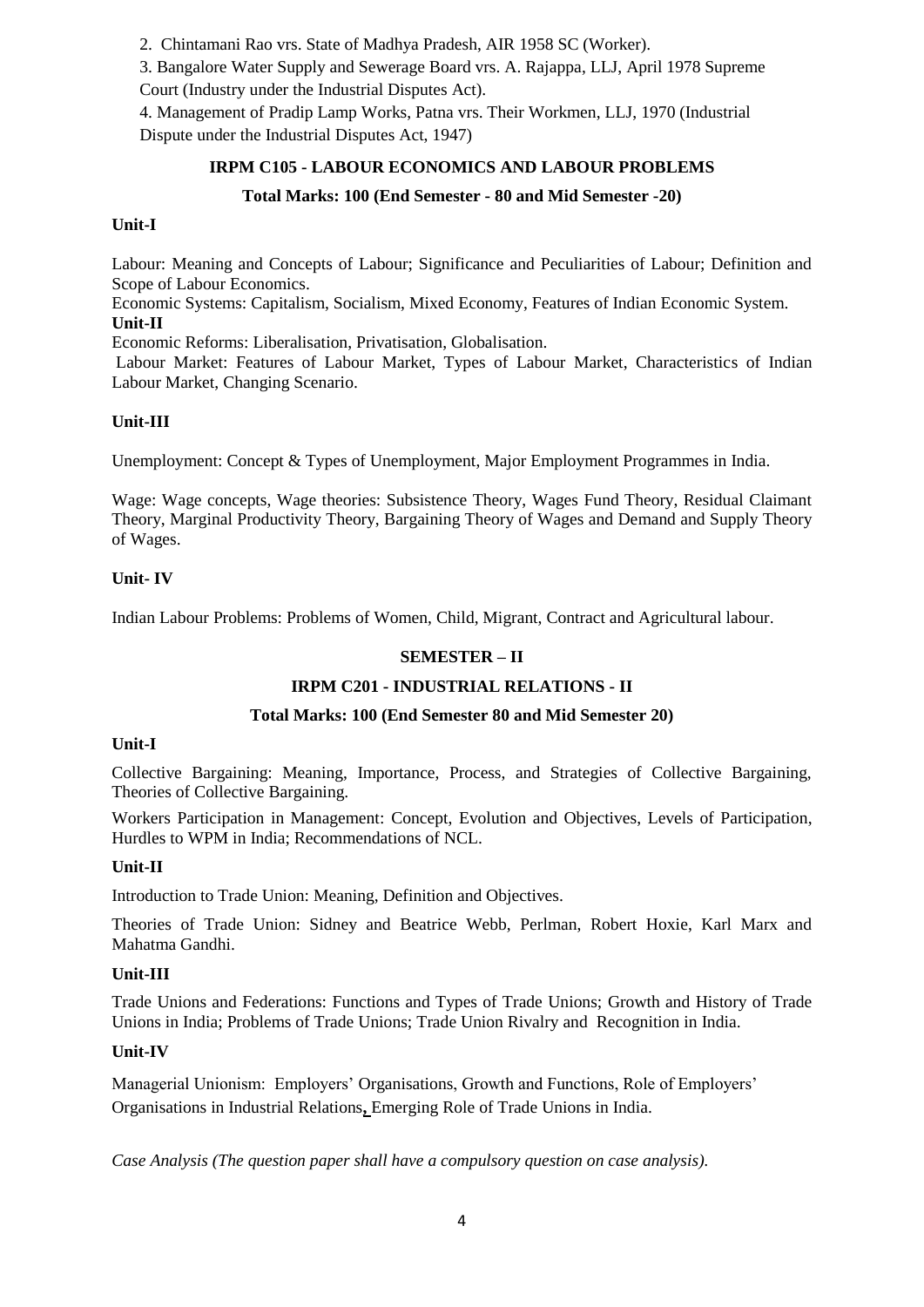# **IRPM C202 - HUMAN RESOURCE MANAGEMENT - II**

# **Total Marks: 100 (End Semester - 80 and Mid Semester -20**

# **Unit-I**

Human Resources Planning: Meaning, Concept, Manpower Need Identification, Macro & Micro HR Planning, Human Resources Forecasting, Human Resources Inventory.

# **Unit-II**

Training and Development: Concept, Importance and Objectives of Training and Development; Training Process and Training Need Assessment; Types of Training: On-the-job Training & Off-the-Training; Evaluation of Training; Challenges of Training.

# **Unit-III**

Career Development: Concept, Meaning, Objectives; Stages & Process of Career Planning; Succession Planning and Accession planning; Management of Career.

# **Unit-IV**

Human Resources Integration: Organisational Justice, Employee Commitment and Involvement through HRD Strategies; Employee Engagement; Employee Empowerment.

*Case Analysis (The question paper shall have a compulsory question on case analysis).*

# **IRPM C203 - LABOUR LEGISLATIONS AND CASE LAW -II**

# **Total Marks: 100 (End Semester 80 and Mid Semester20)**

# **Unit-I**

Protective Labour Legislations:

- 1. The Inter-State Migrant Workmen's Act, 1979;
- 2. The Contract Labour (Regulation and Abolition) Act, 1970.

# **Unit-II**

- 1. The Building and other construction workers (Regulation of Employment and Conditions of Service) Act, 1996.
- 2. The Child Labour (Regulation and Prohibition) Act, 1986.

# **Unit-III**

Wages and Bonus Legislations:

- 1. The Payment of Wages Act, 1986;
- 2. The Minimum Wages Act, 1948;
- 3. The Payment of Bonus Act, 1965.

# **Unit-IV**

Case laws:

1. Jalan Trading Co. Pvt. Ltd. vrs. Mazdoor Union, AIR, 1966, Supreme Court (Payment of Bonus).

2. Workmen on Orient Paper Mills Ltd. vrs. Orient Paper Mills Ltd. AIR 1968 Supreme Court (Payment of Minimum Wages).

3. Chatge and Patil Concerns Employees Union vrs. Ghatage and Patil Transports Pvt. Ltd. AIR 1968 Supreme Court (Motor Transport Workers' Act)

4. R.K. Panda vrs. Steel Authority of India, AIR, Supreme Court, Contract Labour Regulation & Abolition) Act, 1970.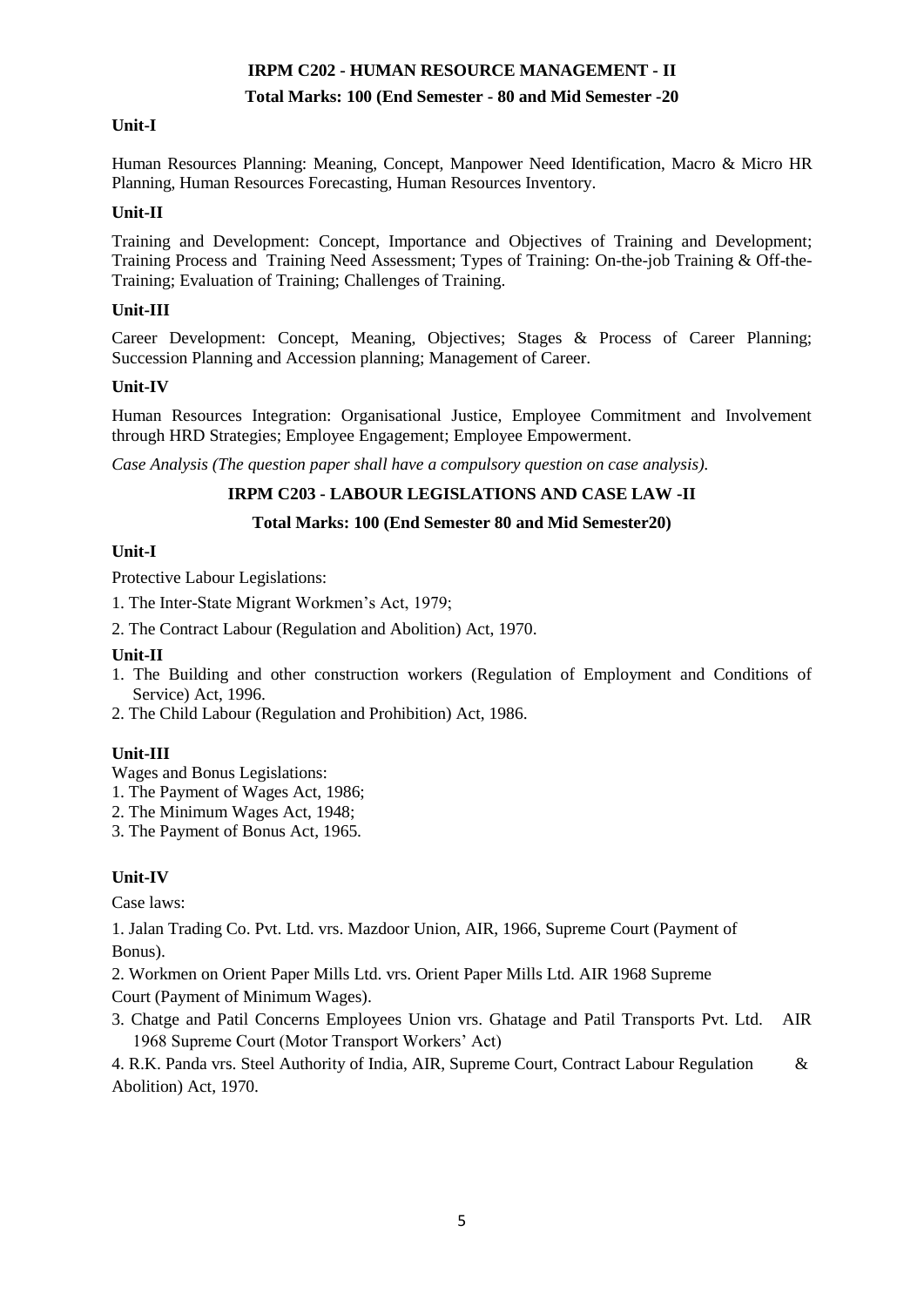# **IRPM C204 - LABOUR WELFARE AND LABOUR ADMINISTRATION**

### **Total Marks: 100 (End Semester- 80 and Mid Semester- 20)**

### **Unit-I**

Labour Welfare: Concept, Scope, Principles and Philosophy (Approaches) and Development of Labour Welfare in India.

### **Unit-II**

Welfare Programmes: Statutory – Canteen, Crèche; Non-Statutory – Housing, Workers' Education, and Workers' Cooperatives

Welfare Officer: Appointment, Status and Functions of Welfare Officer in Factories and Mines.

### **Unit-III**

Industrial Safety and Hygiene: Accidents – Concept, Causes and Consequences, Prevention of Accidents and Safety programmes; Industrial Health and Hygiene; Occupational Diseases, Prevention and Curative Programmes.

### **Unit-IV**

Labour Administration: Labour Administrative Machinery at State and Central Level; Labour Administration Machinery in Odisha.

# **IRPM C205 - RESEARCH METHODOLOGY AND QUANTITATIVE TECHNIQUES**

### **Total Marks: 100 (End Semester- 80 and Mid Semester- 20)**

### **Unit-I**

Meaning and Importance of Social Science Research; Methods of Social Science Research: Historical Method, Case Study Method, Survey Method.

### **Unit-II**

Research Design I: Identification of Research Problem, Hypothesis and Testing of the Hypothesis, Sources of Data Collection.

#### **Unit-III**

Research Design II: Sampling Methods; Tools of Data Collection: Schedule, Questionnaire, Interview and Observation; Report Writing.

#### **Unit-IV**

Quantitative Techniques: Tabulation, Arithmetic Mean, Median, Mode, Standard Deviation; Coefficient of Correlation, Rank Correlation; Chi Square.

# **SEMESTER – III**

# **IRPM C301 - ORGANISATIONAL BEHAVIOUR - I**

# **Total Marks: 100 (End Semester - 80 and Mid Semester -20)**

# **Unit- I**

Introduction to OB: Definition, Nature & Scope, Need for Studying OB, Models of OB, Historical Account of OB.

# **Unit-II**

Individual & Individual Differences, Models of Men, Interpersonal Behaviour.

Group Behaviour: Theories of Group, Types & Stages of Group, Group Dynamics

Personality: Concept of Personality, Determinants of Personality, Theories of Personality.

# **Unit- III**

Perception: Introduction, Meaning, Process and Factors of Perception.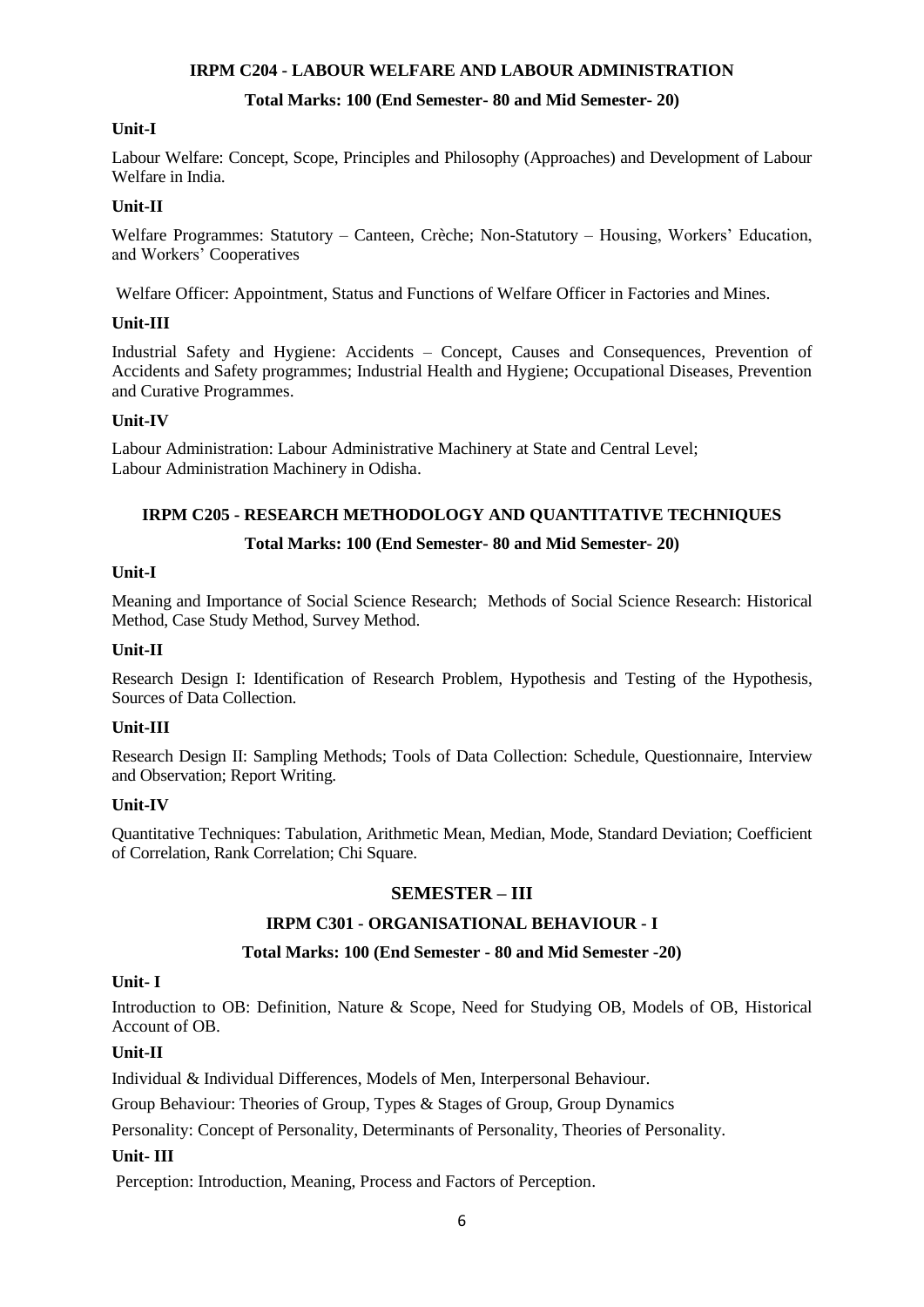Attitudes: Concepts, Meaning, Types of Attitudes, Measurement of Attitudes

Learning: Meaning, Determinants of Learning, Theories of Learning.

# **Unit- IV**

Motivation: Concept, Importance, Theories of Motivation

Job Enrichment, Job Enlargement, Quality of Work Life.

*Case Analysis (The question paper shall have a compulsory question on case analysis).*

### **IRPM C302 - HUMAN RESOURCES DEVELOPMENT**

#### **Total Marks: 100 (End Semester 80 and Mid Semester 20)**

#### **Unit-I**

Human Resources Development: Meaning and Importance of Human Resources; Concept and Philosophy of HRD, HRD Practices in Indian Organisations.

HRD Mechanisms: Performance Appraisal, Potential Appraisal, Feedback and Counselling, Career Planning and Development, Job Rotation, Training, Organisational Development, Research and Systems Development, Employee Welfare and Quality of Work Life.

### **Unit-II**

Knowledge Management: Meaning and Importance; Types of knowledge; Knowledge Management Process; Implementing Knowledge Management in an Organisation.

### **Unit-III**

Training and Development: Concept of Training, Development and Education; Concept of Learning; Organising a Training Programme, Evaluation of Training Effectiveness.

Training and Development Methods: Lecture, Case Study, Role Play, Apprenticeship Training, Management Games, In-basket Exercises, Managerial Grid, Sensitivity Training, Management by Objectives, Transactional Analysis.

### **Unit-IV**

Human Resource Information System (HRIS): Meaning, Need and Benefits of HRIS, Application and Designing a HRIS, Stages of Development in HRIS.

Human Resource Accounting and Human Resource Audit.

*Case Analysis (The question paper shall have a compulsory question on case analysis).*

# **Elective – A (Group -I)**

# **IRPM E303 - SOCIAL SECURITY**

# **Total Marks: 100 (End Semester - 80 and Mid Semester - 20)**

# **Unit-I**

Social Security: Concept, Scope, Approaches and Objectives; Social Assistance and Social Insurance; Development of Social Security in India.

# **Unit-II**

Social Assistance Legislations in India:

- 1. The Employees' Compensation Act, 1923.
- 2. The Payment of Gratuity Act, 1972.
- 3. The Maternity Benefit Act, 1961.

#### **Unit- III**

Social Insurance Legislations in India:

1. The Employees' State Insurance Act, 1948.

2. The Employees Provident Fund and Miscellaneous Provisions Act, 1952.

# **Unit-IV**

# **Case Law:**

1. Employees' State Insurance Corporation, Bhopal vrs. The Central Press, LLJ, 1977, Supreme Court (ESI);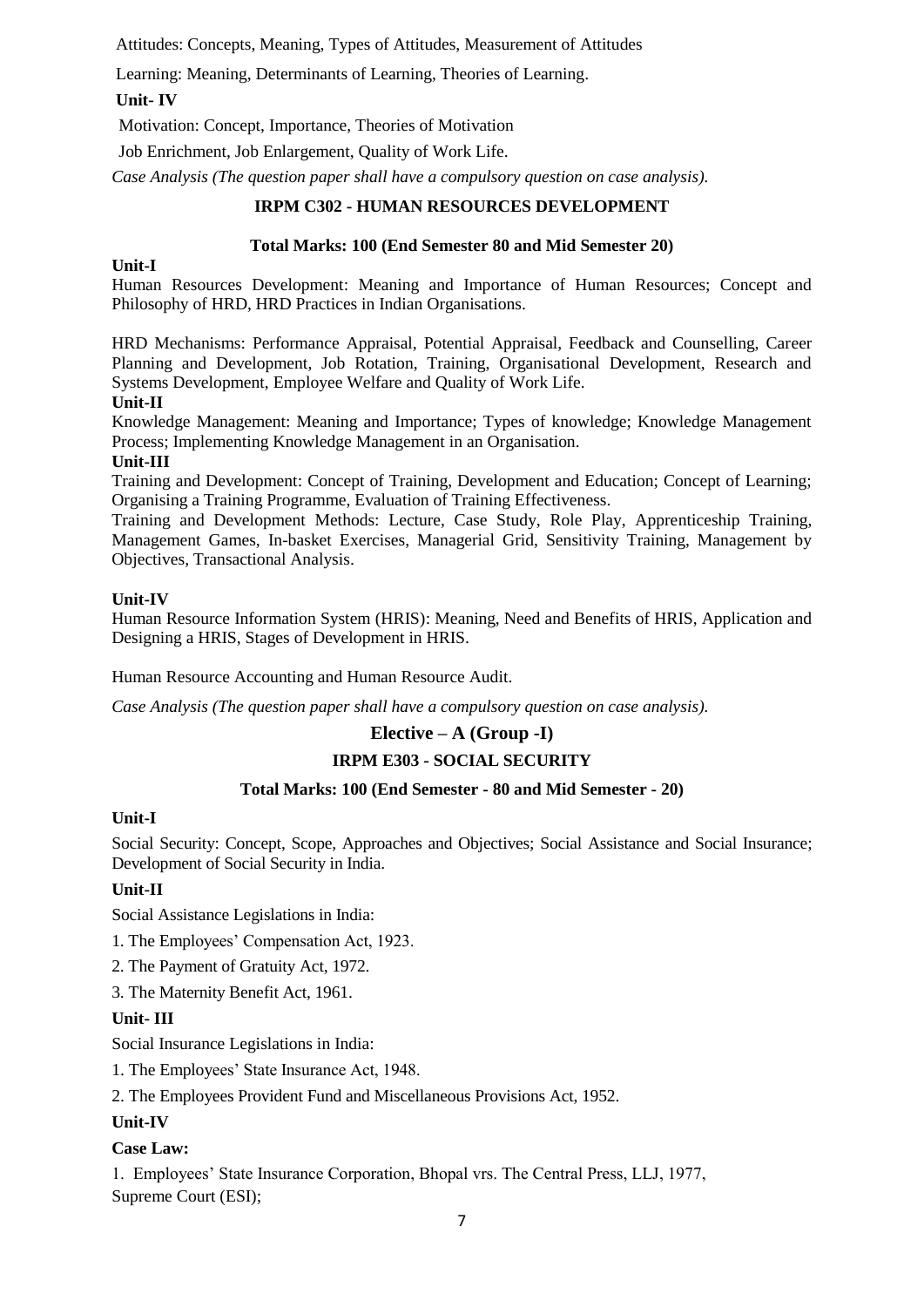2. Taurnamulla Estate vrs. Their Workmen, LLJ 1972, Supreme Court (Gratuity);

3. State of Punjab vrs. Satpal, AIR 1970, Supreme Court (Provident Fund);

4. Mackinne Mackenzine and Co. Pvt. Ltd., vrs. Ibrahim Mohammad Issac, AIR, 1996,

Supreme Court (Workmen's Compensation).

### **IRPM E304 - STRATEGIC HRM**

### **Total Marks: 100 (End Semester 80 and Mid Semester20)**

### **Unit: I**

Introduction to SHRM: Concept, Features, Needs, Significance, Scope; Traditional HR vs. SHRM; HR as a source of Competitive Advantage; Evolution of SHRM in India.

### **Unit: II**

Strategy: Concept of Strategy, Strategic Management Process, Types of Strategies: HR Strategy, Business Strategy, Corporate Strategy; Business Strategy vrs Corporate Strategy.

### **Unit: III**

Integration of Business Strategy and HR Strategy: Meaning of Integration Approaches of Integration, Models of Integration, 5-P Model of SHRM.

### **Unit: IV**

Implementation of HR strategy: Processes involved in implementation; Strategic HR Planning; Strategic Recruitment & Selection; Strategic Training & Development; Strategic Compensation; Strategic Industrial Relations.

*Case Analysis (The question paper shall have a compulsory question on case analysis).*

### **IRPM E305 - COMPARATIVE EMPLOYEE RELATIONS AND TRADE UNIONISM**

### **Total Marks: 100 (End Semester - 80 and Mid Semester - 20)**

#### **Unit-I**

Conceptual and Theoretical framework of International Industrial Relations; System of Industrial Relations in India, UK, USA, Germany, Japan, China and South Africa; Comparative Labour Movement.

#### **Unit-II**

Issues in International Industrial Relations, Industrial Relations and Technological Change, National and International Policy-Making bodies on Labour Standards.

International Labour Organisation (ILO): Structure and Functions; Impact of ILO on Industrial Relations in India.

#### **Unit-III**

International Trade Unionism: Approaches of Trade Unions to Globalization; International Division of Labour, Cross-Border Unionism, Recent Developments in International Trade Unionism.

#### **Unit-IV**

Development of Trade Unions in non-conventional sectors like IT, BPO, Call Centres, etc.; Response of Trade Unions to Multinationals, Trade Union and the Digital Economy.

*Case Analysis (The question paper shall have a compulsory question on case analysis).*

# **IRPM E306 - INTERNATIONAL WORKER'S PARTICIPATION IN MANAGEMENT**

# **Total Marks: 100 (End Semester - 80 and Mid Semester - 20)**

# **Unit-I**

Workers Participation and Industrial Democracy in UK, Germany and Australia.

#### **Unit-II**

Workers Participation in USA, Australia & Japan.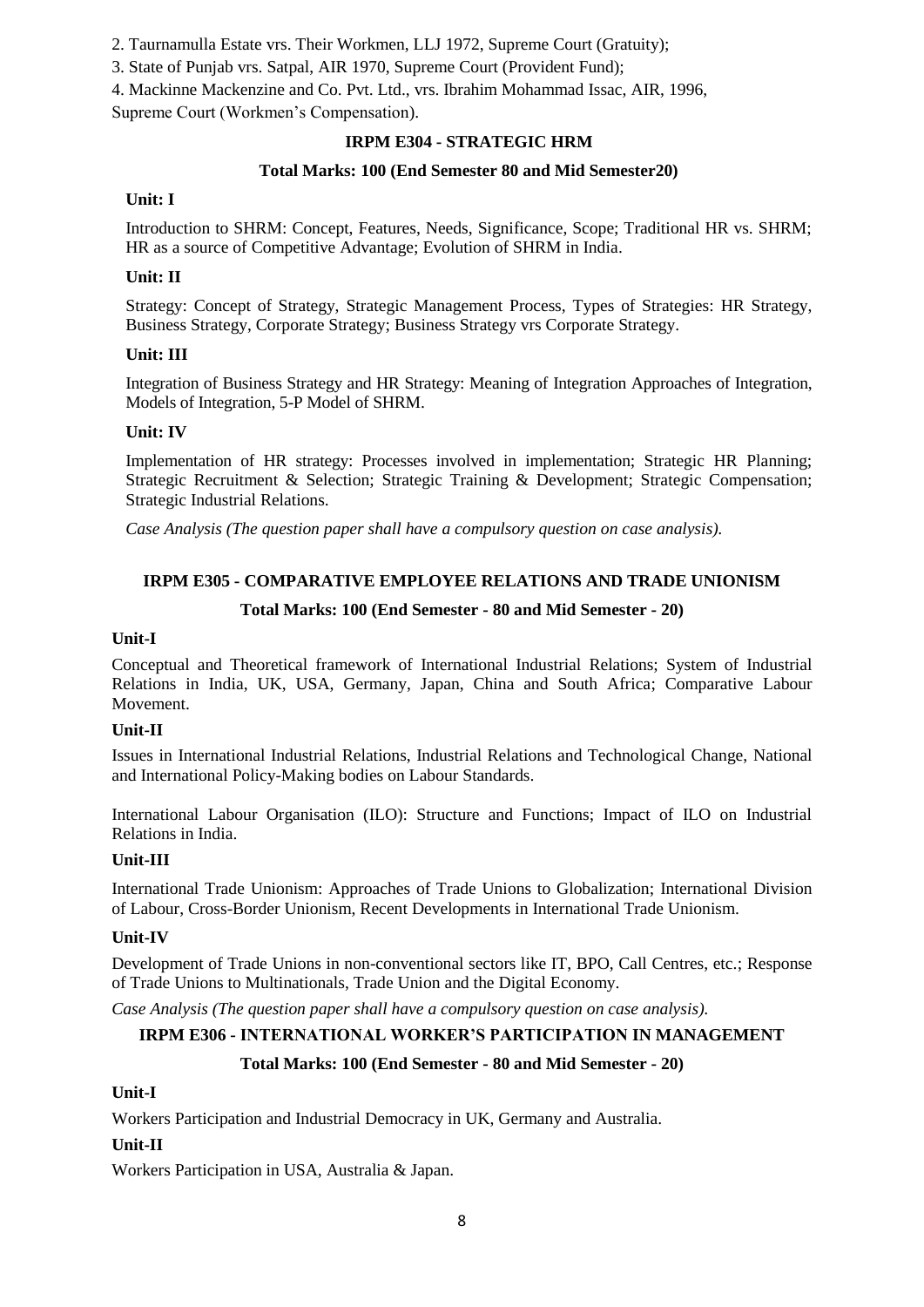# **Unit-III**

Collective Bargaining in UK, USA and Japan

# **Unit-V**

Industrial Relations & Social systems of Developed Countries (USA, Japan, Germany)

*Case Analysis (The question paper shall have a compulsory question on case analysis).*

# *UNDER CBCT (Open for the students of other Departments)* **IRPM A307 - CORPORATE SOCIAL RESPONSIBILITY Total Marks: 100 (End Semester 80 and Mid Semester 20)**

# **Unit-I**

Corporate Social Responsibility: Concept, Development of Business and Importance of CSR with different viewpoints; Corporate Governance and CSR.

# **Unit-II**

History of CSR in India; Stakeholders in CSR, Intangible aspects of Stake Holders' Approach, Stake Holders' Trade-offs.

# **Unit-III**

Role of Various Institutions in CSR: Govt., NGOs, Educational Institutions and Media.

# **Unit-IV**

Social Audit: Introduction, Scope and Objectives, CSR and Corporate Accountability, Types of Social Audit; Key Developments in Transparency and Reporting.

*Case Analysis (The question paper shall have a compulsory question on case analysis).*

# **IRPM A308 - TRAINING AND DEVELOPMENT**

# **Total Marks: 100 (End Semester 80 and Mid Semester 20)**

# **Unit-I**

Introduction to Training: Concept and Importance of Training; Training process; Objectives of Training, Training Needs Assessment.

# **Unit-II**

Learning: Concept, Principles of Learning; Conditions for effective learning, Learning Cycle, Learning Process, Learning Curve, how do trainees learn, Learning and Modification of Behaviour.

# **Unit-III**

Effective Trainer: Instructor's Competencies; Management of Training Environment, Tools, Infrastructure; Training methods, Types of Training, Designing Training

# **Unit-IV**

Organization of Training: Training manual, Organization of Training, Selection and Training of Trainers, Govt. Agencies, Workers' education.

*Case Analysis (The question paper shall have a compulsory question on case analysis).*

# **SEMESTER-IV**

# **IRPM C401 - ORGANISATIONAL BEHAVIOUR - II**

### **Unit- I**

Organisational Power and Politics: Meaning of Power, Bases of Power, Distinction of Power and Politics; Organisational Politics, Reasons of Organisational Politics, Managing Organisational Politics.

Organisational Conflict: Sources of Conflict, Types of Conflict, Conflict Management Process.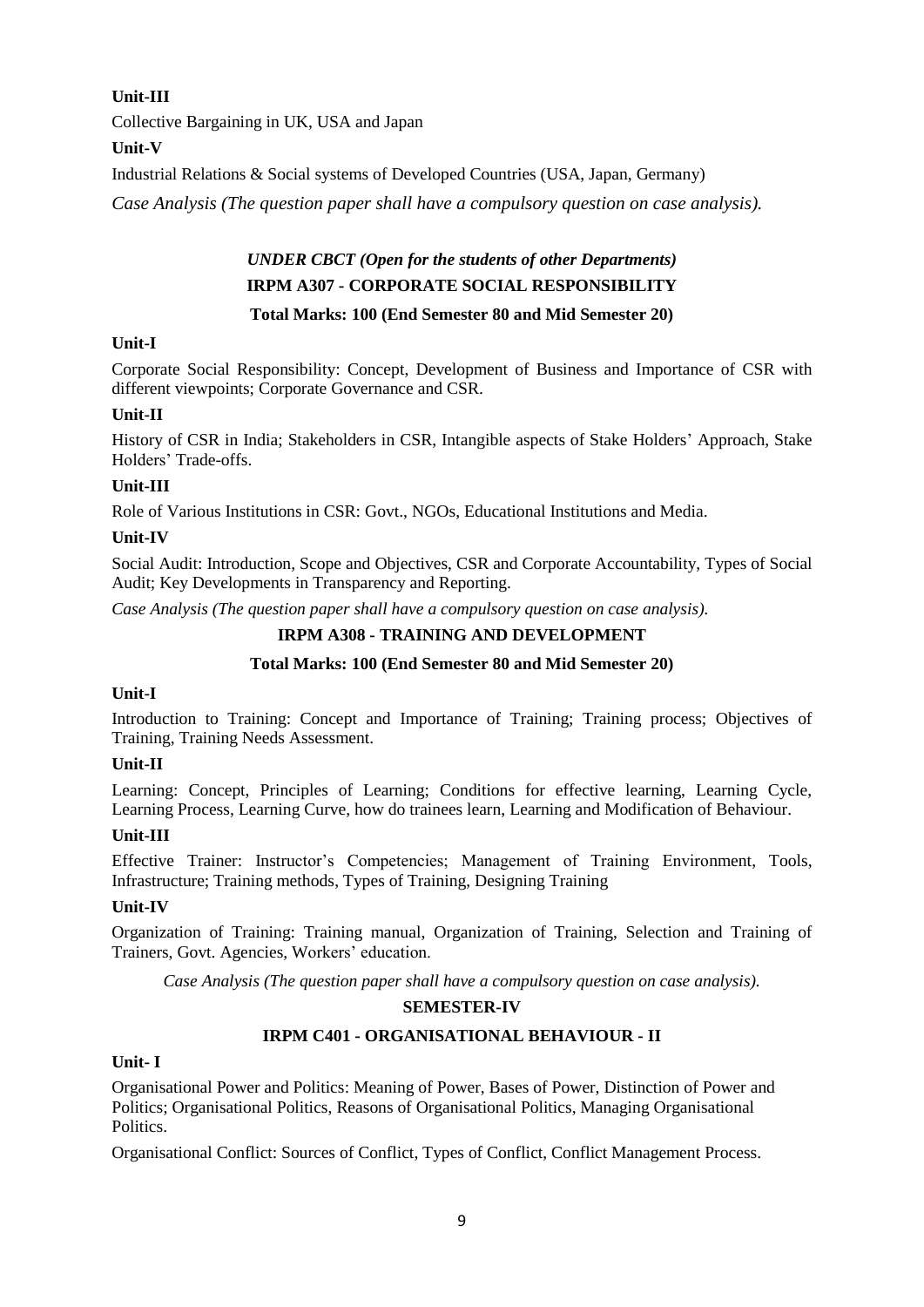# **Unit- II**

Leadership: Meaning and Features of Leadership, Leadership Styles, Theories of Leadership.

Communication: Nature, Need, Process of Communication, Barriers of Communication.

# **Unit- III**

Organisational Culture: Types of Organisational Culture, Features of Culture, Creating, Sustaining and Changing Culture.

Organisational Learning: Concept, Process of Learning, Mechanisms of Learning.

# **Unit- IV**

Job Stress: Meaning of Stress, Types of Stress, Consequences of Stress, Management of Stress.

Job Satisfaction: Meaning, Factors affecting Job Satisfaction, Measurement of Job Satisfaction. Organisational Commitment.

*Case Analysis (The question paper shall have a compulsory question on case analysis).*

# **IRPM C402 (i) - COMPUTER APPLICATIONS IN HRM**

### **Total Marks: 50 (End Semester - 50)**

# **Unit-I**

Computer Fundamentals: Fundamentals of Computer, Block Diagram of a Computer System; Different Generations of Computer; Computer Language and Translators; I/O devices; Specification of Computer Systems.

### **Unit-II**

Operating Systems: Types of OS, Basic services of OS, OS Functions and Commands (with specific reference to MS-Windows).

Computer Networks: Types of Network, LAN, WAN, MAN, Internet and FTP, Client Server Architecture.

# **Unit-III**

MIS: Concept and Functions; System Development Lifecycle (SDLC). Introduction to Database (FOX-PRO): Create, Append, Edit, List, Display, Replace, Modify, Sort, Locate.

Database Programming with special reference to HRM.

# **Unit-IV**

Electronic Spreadsheets: Ms-Excel, Graphs, Statistical functions. Enterprise Resource Planning and HRM.

# **IRPM C402 (ii) - SEMINAR PRESENTATION Total Marks: 50**

# **IRPM C403. FIELD WORK REPORT AND VIVA-VOCE**

#### **Total Marks: 100 Marks (75 Marks + 25 Marks)**

# **IRPM E404 - ORGANISATIONAL CHANGE & DEVELOPMENT**

#### **Total Marks: 100 (End Semester - 80 and Mid Semester - 20)**

#### **Unit-I**

Organisational Change: Meaning and Importance, Perspectives on Change: Contingency perspective, Resource Dependence perspective, Population-Ecology Perspective, Institutional Perspective.

# **Unit-II**

Types of Change: Continuous or Incremental Change, Discontinuous Change, Participative and Directive change. Change programmes: Steps to implement Change in Business Process.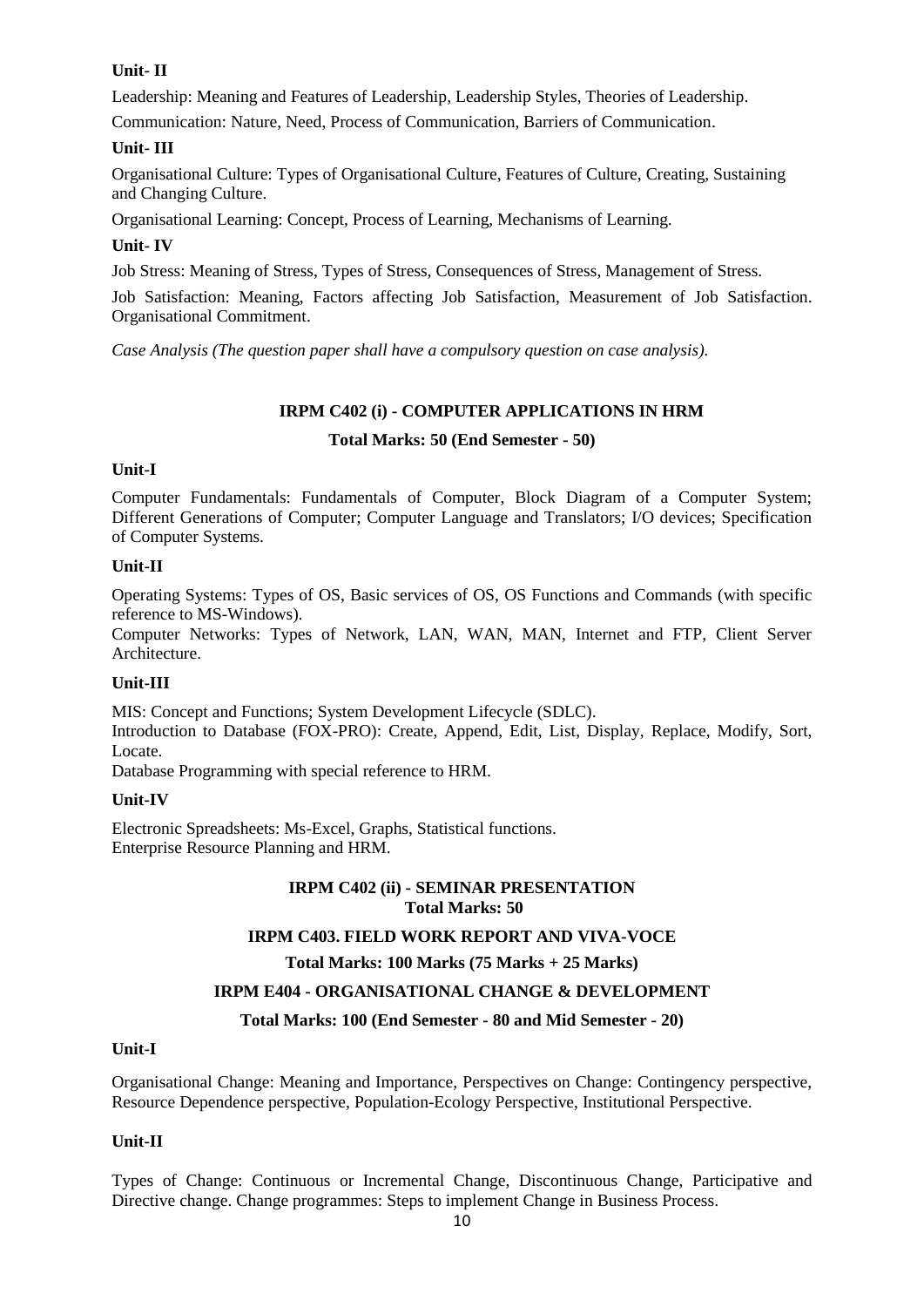# **Unit-III**

Organisational Development: Meaning, Definition, Characteristics, Objectives of OD, Importance of OD; Process of OD, Conditions for Optimum Success of OD.

### **Unit-IV**

OD Interventions: Meaning and Definition; Classification of OD Interventions: Individual Interventions, Team/Group Interventions, Inter-Group Interventions, Structural Interventions.

*Case Analysis (The question paper shall have a compulsory question on case analysis)*

### **IRPM E405 - INTERNATIONAL HRM**

### **Total Marks: 100 (End Semester 80 and Mid Semester20)**

### **Unit-I**

New Trends in HRM: Changing Environment of HRM and Contemporary Challenges, Emerging HRM Concepts, International Strategic HRM.

### **Unit: II**

IHRM and Sustainable Business: An Overview, Organisation and Structure of HRM, Theories of International HRM.

### **Unit; III**

Internationalisation, Globalisation and Emergence of Transnational Organisations, International Division of Labour and Labour Market.

The Culture Factor in HR, Cultural Diversity and Cultural Shock.

### **Uni**.**t: IV**

International HRM Functions, Models of IHRM: Perlmutter's, Adler, Ghadar's, Evans and Lorange.

*Case Analysis (The question paper shall have a compulsory question on case analysis).*

# **IRPM E406 - PERFORMANCE AND COMPENSATION MANAGEMENT**

# **Total Marks: 100 (End Semester - 80 and Mid Semester - 20)**

### **Unit-I**

Performance Planning: Role Analysis and Evaluating Performance Management; Performance Management and Development, Performance Management and Pay Compensation.

# **Unit-II**

Analysing Performance Problem; Performance Management and Team;

Competency Management: Concept, Competency Development, Competency Mapping, Gap Analysis.

#### **Unit-III**

Managing Compensation: Designing a Compensation System, Different Types of Compensation Executive Compensation System, Equity in Compensation Management, Effects of Compensation on Retention, Performance and Motivation.

#### **Unit-IV**

Incentive and Benefits administration: Concept of Incentives, Benefits of Incentive plan, Types of Wage Incentives plans, Merits and Demerits of Individual and Group Incentive System.

Objectives and kinds of Fringe Benefits, Process of Benefits Determination, Employee Benefits and Services.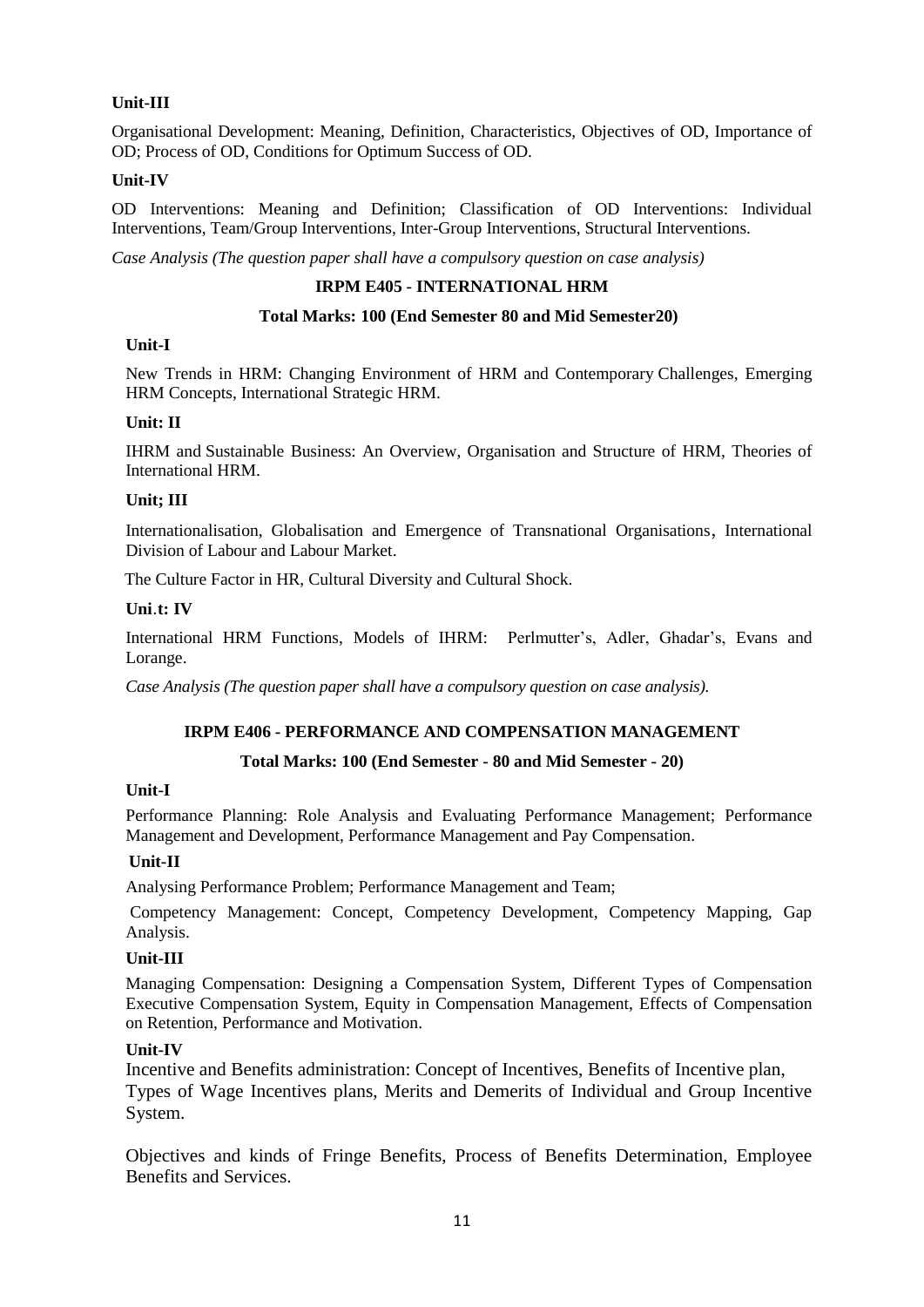# **IRPM E407 - KNOWLEDGE MANAGEMNT**

# **Total Marks: 100 (End Semester 80 and Mid Semester 20)**

### **Unit-I**

Knowledge Organization: & Management: Concept, Objectives, Types of knowledge, Future preparation for Knowledge Organization, understanding Knowledge Management in HR context.

### **Unit-II**

Knowledge at the Environmental And Organizational Level, Building Knowledge Organization: Issues And Challenges For Knowledge Organization; Strategies for Knowledge Organization.

### **Unit-III**

Enabling Organization into Knowledge Enterprise, Implementation of Knowledge Management at Organization /Enterprise Level, Structuring the New Age HR Organization.

### **Unit-IV**

The Value of Knowledge Drives, Human Asset Valuation, Concept of Intellectual Capital, HR Learning Focus.

*Case Analysis (The question paper shall have a compulsory question on case analysis)*

# **BOOKS AND JOURNALS RECOMMENDED**

### **Principles and Practices of Management**

- 1. L.M. Prasad, Principles and Practices of Management. Sultan Chand and Sons, 08Edition.
- 2. T.N. Chhabra, Managing People at Work. Publisher**:** Dhanpat Rai & Co.
- 3. Anil Bhat and Arya Kumar, Principles, Processes and Practices, Oxford University Press, 2015.
- 4. Burton and Thakur, Management Today: Principles and Practice. McGraw Hill Education (India) Private Limited, 01Edition.
- 5. Kanishka Bedi, Management and Entrepreneurship, Oxford University Press, 2015.
- 6. Koontz and O'Donnell, Management. Publisher**:** Tata McGraw Hill Education, 02 Edition.
- 7. Koontz and Weihrich, Essentials of Management. Tata McGraw Hill Publishing, 2015.
- 8. DuBrin, Management Essentials, CENGAGE Learning, 09 Edition, 2015.
- 9. Griffin, Management: Principle and Applications, CENGAGE Learning,10 Edition,2015.
- 10. Robin Stephen, P. and Mary Coulter, Management, Pearson Education Ltd. New Delhi.

#### **Industrial Relations**

- 1. C.S. Venkataraman, Industrial Relations. Oxford University Press, 01 Edition.
- 2. Arun Monappa, Industrial Relations. Tata McGraw Hill Education, 01 Edition
- 3. C.B. Mamoria et al., Industrial Relations. . Himalaya Publishing House Pvt. Ltd.,
- 4. E.A. Ramaswamy and Uma Ramaswamy, Industry and Labour. Oxford University Press.
- 5. P.C. Tripathy and C.B. Gupta, Industrial Relations and Labour Laws.Sultan Chand & Sons Publisher, Fourth Edition.
- 6. P.R.N. Sinha et al. Industrial Relations and Labour Legislation. Pearson Publisher, Third Edition
- 7. Ratna Sen, Industrial Relations in India. Laxmi Publications-New Delhi, 02 Edition.
- 8. S.D. Punekar et al., Labour Welfare, Trade Unions and Industrial Relations. Himalaya Publishing House.
- 9. T.N. Chhabra, Industrial Relations. Pentagon Press Publisher.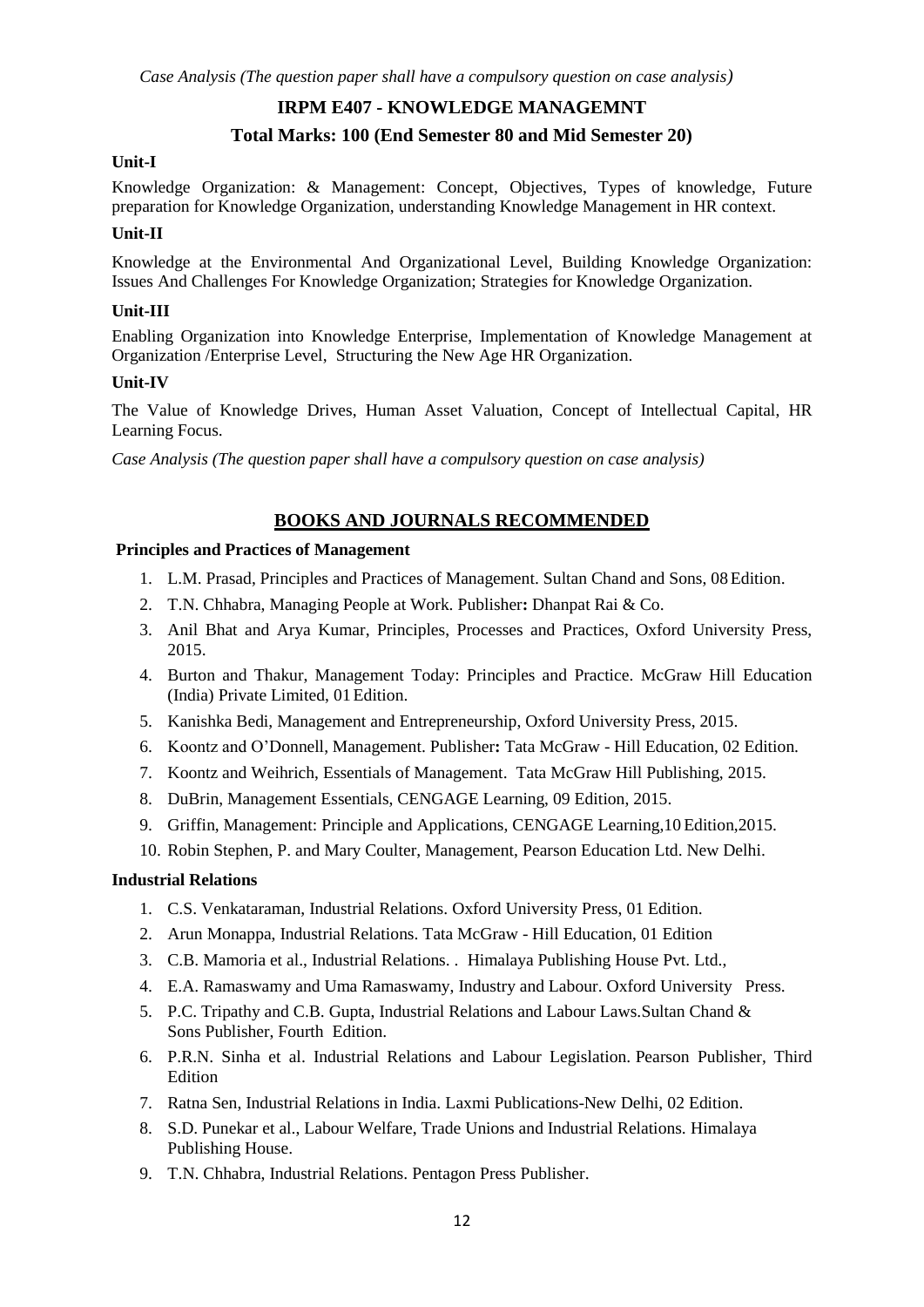- 10. Shri Ram Centre for Industrial Relations and Human Resources, Indian Journal of Industrial Relations.
- 11. A.M. Sarma, Industrial Relations. Himalaya Publishing House Pvt. Ltd., 02 Edition.

### **Human Resources Management**

- 1. Dr P. Jyothi, Human Resource Management, Oxford University Press,2015
- 2. Uday Kumar Haldar and Juthika Sarkar, Human Resource Management, Oxford University Press,2015
- 3. T.N. Chhabra, Human Resource Management. Dhanpat Rai & Co. Publisher**.**
- 4. Jyoti and Venkatesh, Human Resource Management. Oxford University Press India.2014
- 5. K. Aswathappa, Human Resource Management. McGraw Hill Education (India) Private Limited, 07Edition.
- 6. C.B. Gupta, Human Resource Management. Sultan Chand and Sons Publisher, 14 Edition.
- 7. P. Subba Rao, Essentials of Human Resource Management and Industrial Relations. Himalaya Publishing House Pvt. Ltd., 05 Edition.
- 8. Edwin Flippo, Personnel Management. Tata McGraw Hill Education publisher, 06 Edition.
- 9. Gary Dessler, Human Resource Management. Pearson India, 12 Edition.
- 10. Price, human resource management: In a business context, CENGAGE Learning,03 Edition ,2014
- 11. Mathis , Human Resource Management., CENGAGE Learning,10 Edition ,2014
- 12. NIPM, Personnel Today (Journal)
- 13. Harvard Business Review (Journal).

### **Labour Legislations and Case Laws**

- 1. Universal's Legal Manual , Labour and industrial law ,Universal Law Publishing Co., 2015
- 2. P.L. Mallik, Labour and Industrial Law. Eastern Book Company, 04 Edition,2015
- 3. S.P. Jain, Industrial and Labour Laws. [Dhanpat Rai's](https://www.google.co.in/url?sa=t&rct=j&q=&esrc=s&source=web&cd=3&cad=rja&uact=8&ved=0CCkQFjAC&url=http%3A%2F%2Fwww.law-all.com%2Findex.php%3Froute%3Dproduct%2Fproduct%26product_id%3D2122&ei=sQdCVYSDBoHhuQSSroCgAg&usg=AFQjCNE0-X9-iPNZBHKGhwHWEBqeWXxsqw) Publication, 2014
- 4. S.C. Srivastava, Industrial and Labour Laws., Vikas Publishing House., 2014
- 5. A.M. Sarma, Industrial Jurisprudence, Himalaya Publishing House.
- 6. Taxmann, Labour law, Taxmann Publications Pvt. Ltd., 2015
- 7. Monappa, Industrial Relations and Labour Laws, 02 Edition, McGraw Hill Education (India) Private Limited.
- 8. Singh A, labour and industrial law, LexisNexis,2014
- 9. Concerned bare Acts and Case Laws.
- 10. Labour Law Journal.
- 11. Labour Law Reporter.

#### **Labour Welfare and Labour Administration**

- 1. S.D. Punekar et al., Labour Welfare, Trade Unions and Industrial Relations, Himalaya Publishing House, 2015
- 2. A.M. Sarma, Aspects of Labour Welfare and Social Security, Himalaya Publishing House, New Delhi.
- 3. M.V. Moorty, Principles of Labour Welfare, Oxford & IBH Publication, Co., New Delhi.
- 4. K.N. Vaid, Labour Welfare in India, Sree Ram Centre for Industrial Relations and Human Resources, New Delhi.
- 5. Ram Chandra P., Singh, Labour Welfare Administration in India, Deep & Deep Publication, New Delhi.
- 6. R. S. [Kumar,](http://www.flipkart.com/author/r-s-kumar) Understanding labour welfare administration challenges and response, Cyber Tech Publication.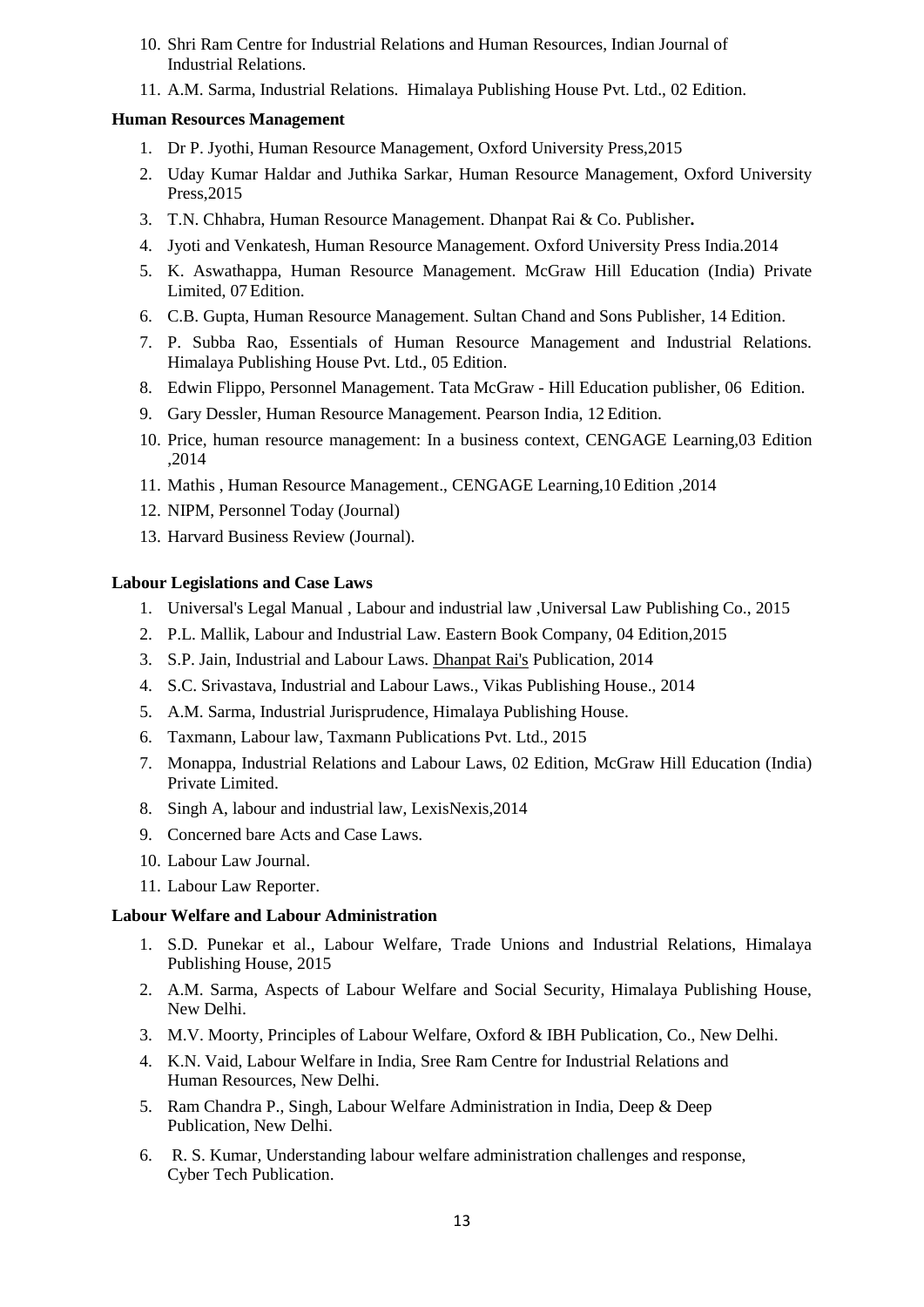### **Labour Economics and Labour Problems**

- 1. T.N. Bhagoliwala, Labour Economics. Vikas *Publishing* House Pvt., Ltd
- 2. M.V. Joshi, Labour Economics and Labour Problems ,Atlantic Publisher, 2015
- 3. [Jiwitesh](http://www.flipkart.com/author/jiwitesh-kumar-singh) Kumar Singh., Labour Economics. Deep & Deep Publications, 01 Edition,
- 4. Mehata, P.L., Comprehensive Managerial Economics, Sultan Chand & Sons, New Delhi.
- 5. B.P. Tyagi, Economic Systems. Meerut : Jai Prakash Nath & Co, 2011
- 6. R.C. Saxena, Labour Problems and Social Welfare, Knath & Co

### **Research Methodology and Quantitative Techniques**

- 1. Dipak Kumar Bhattacharyya, Human Resource Research Methods, Oxford University Press, 2015.
- 2. Dooley, David, Social Research Methods, Eastern Economy Series, New Delhi.
- 3. Wilkinson & Bhandarkar, Methodology & techniques of Social Research, Himalaya Publishing House, Mumbai.
- 4. Mohsin S.M., Research Methods in Behavioural Sciences, Orient Longman, Hyderabad.
- 5. C.R. Kothari, Research Methodology, -Methods and Techniques, Wishwa Prakashan, New Delhi
- 6. S.P. Gupta, Statistical Methods, Sultan Chand & Sons: Educational Publishers, New Delhi.
- 7. Krishnaswamy, O.R. and M. Ranganatham, Methodology of Research in Social Sciences. Himalaya Publishing house , Mumbai,2015
- 8. Survey research Kit, Sage Publications, New Delhi.
- 9. B.A.V. Sharma, et al. (Ed.), Research Methods in Social Sciences. Sterling Publishers Private.
- 10. B.N. Ghosh, Scientific Methods and Social Research. Sterling Publishers Private.
- 11. Goode and Hatt, Methods of Social Research. McGraw-Hill publisher.
- 12. M.H. Gopal, Introduction to research in Social Sciences. Asia Publishing House.
- 13. S.R. Bajpai, Methods of Social Survey Research. Kanpur Kitab Ghar.

### **Organisational Behaviour**

- 1. Sushama Khanna and Udai Pareeks ,Understanding Organisational Behaviour,: Oxford University Press, 2015
- 2. Dipak Kumar Bhattacharyya, Organisational Behaviour, Publisher: Oxford University Press, 2015
- 3. Khandelwal and Nelson, Organisational Behaviour, CENGAGE Learning, 07 Edition,2015
- 4. K. Aswathappa, Organisational Behaviour, Himalaya Publishing Co. Pvt., Ltd., Mumbai, 2015
- 5. Stephen, P. Robbins, Organisational Behaviour, Pearson Education Pvt., Ltd., New Delhi, 2015
- 6. Fred Luthans, Organisational Behaviour, McGraw Hill Publishing Co., Ltd.,2015
- 7. Hersey and Blanchard, Management of Organisational Behaviour, Pearson Education Pvt.,Ltd., New Delhi,2015.
- 8. Keith Davis and Newstorm, Organisational Behaviour, Tata McGraw Hill Publishing Co. Pvt., Ltd.,2015
- 9. Rao and Narayan, Organisational Theory and Behaviour.
- 10. B.P. Singh and T.N. Chhabra, Organisational Theory and Behaviour.
- 11. Udai Pareek, Understanding Organisational Behaviour, Oxford University Press, 4<sup>th</sup> Edition.

#### **Human Resources Development**

- 1. Uday Kumar Haldar, Human Resource Development, Oxford University Press,2014.
- 2. David Mankin, Human Resource Development, Oxford University Press,2015.
- 3. T.V. Rao, Human Resource Development, Sage Publication, New Delhi.
- 4. T.V. Rao, & Pareek, Udai, Designing and Managing Human Resource System, Oxford and IBR Publication Ltd., New Delhi.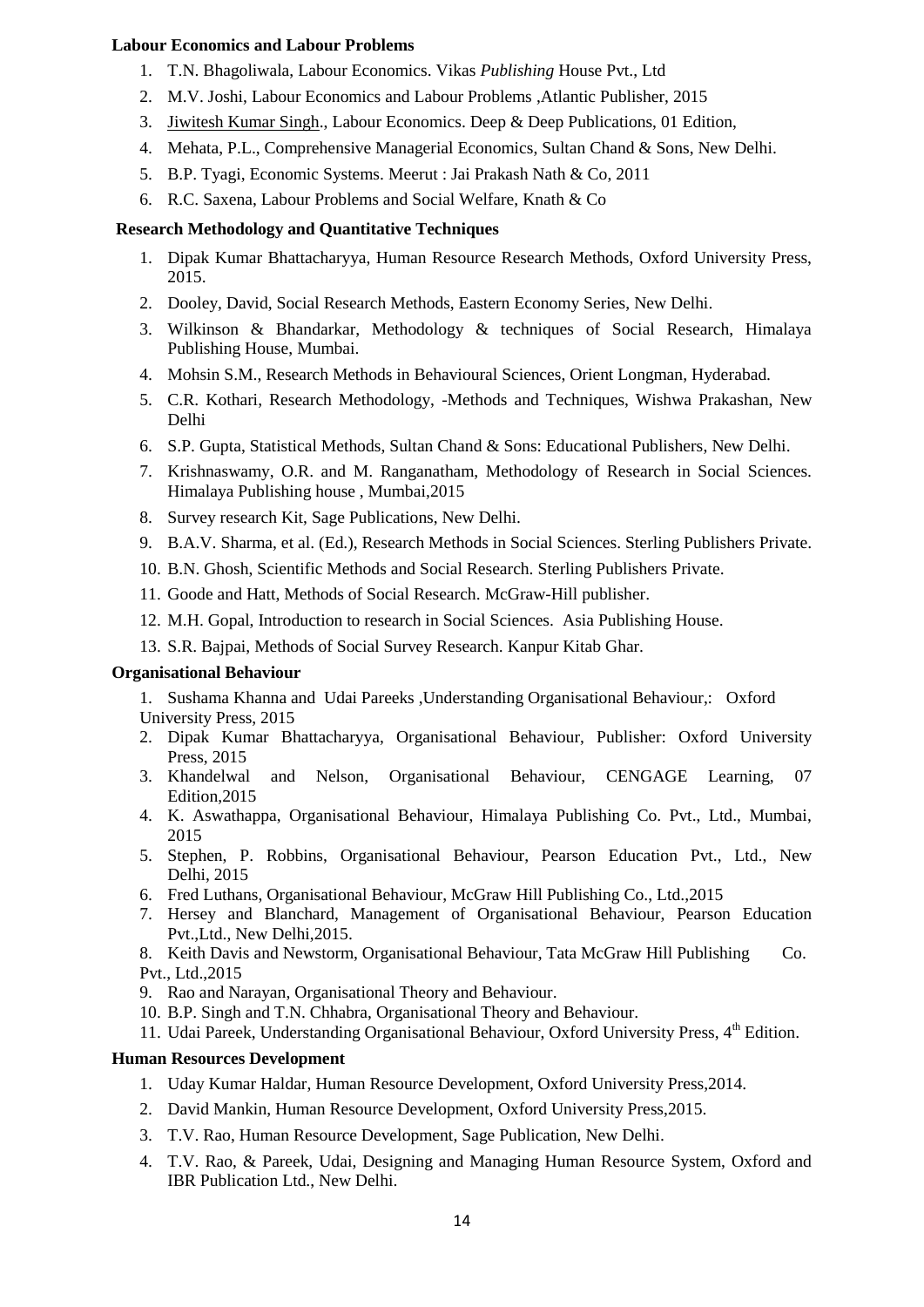- 5. ILO, Teaching and Training Methods for Management Development handbook, McGraw New York.
- 6. Rao, T.V., Future of HRD, Mac Milan , New Delhi.
- 7. B.L. Mathur, Human Resource Development: Strategic Approaches and Experiences.
- 8. Greaves, Jim, Strategic Human Resource Development, Sage Publication.
- 9. Werner, Human Resource Development, CENGAGE Learning, 2015.
- 10. Nadler, Leonard, Corporate Human Resource Development, Jossey-bass Publisher.

### **Social Security**

- 1. A.M. Sarma, Aspects of Labour Welfare and Social Security, Himalaya Publishing House, New Delhi.
- 2. Vivek and Bhattacharya, Social Security Measures in India.
- 3. [W. Andrew Achenbaum,](http://www.flipkart.com/author/w-andrew-achenbaum) Social Security: Visions And Revisions: A Twentieth Century Fund Study, Cambridge University Press.
- 4. [Ditch John Ditch,](http://www.flipkart.com/author/ditch-john-ditch)Introduction to Social Security: Policies, Benefits and Poverty, Taylor & Francis Ltd.
- 5. Prasant Kumar Panda, Human Development and Social Security in India, New Century Publication
- 6. [Ravi Prakash Yadav,](http://www.flipkart.com/author/ravi-prakash-yadav) Social Security in India, Raj Publications.
- 7. [Prof K M Naidu,](http://www.flipkart.com/author/prof-k-m-naidu) Social Security of Labour in India and Economic Reforms, Serial Publication.
- 8. Kannan, K.P & Breman, Jan, The Long Road to Social Security: Assessing the Implementation of National Social Security Initiatives for the Working Poor in India, Oxford University Press.
- 9. Concerned Bare Acts and Case Laws.

### **Strategic HRM**

- 1. Catherine Truss et.,all., Strategic Human Resource Management, Publisher: Oxford University Press,2015
- 2. Hill and Jones , Essentials of Strategic Management, CENGAGE Learning Publisher,2015
- 3. Mello, Strategic Management of Human Resources, CENGAGE Learning Publisher,03 Edition, 2015
- 4. Mabey, Chrisopher and Salaman, Graeme, Strategic Human Resource Management, Beacon, New Delhi.
- 5. Porter Micheal, S, Competitive Strategy: Techniques for Analysing Industries and Competitor, Free Press, New York.
- 6. Salaman, Graeme, Human Resource Strategies, Sage Publications, New Delhi.
- 7. Armstrong M, Strategic HRM., JAICO Publishing House Mumbai
- 8. Charles R. Greer, Strategic HRM. *Prentice Hall.*
- 9. Aradhana Sharma, Strategic HRM: An Indian Perspective. SAGE Publications India Pvt., Ltd
- 10. Tanjuna Aggarwal, Strategic HRM, Oxford University Press.

#### **Comparative Employee Relations and Trade Unionism**

- 1. Ratna Sen, Industrial Relations in India. Tata McGraw Hill 2014.
- 2. Vaid, K.N., The New Worker, Asia Publishing House, Mumbai.
- 3. N.N. Chatterjee, Industrial Relations in India's Developing Economy. Allied Book Agency
- 4. Steve Williams, Introducing Employment Relations, Oxford University Press, 03 Edition.
- 5. P.R.N. Sinha et al. Industrial Relations and Labour Legislation. Pearson Publisher**,** Third Edition.
- 6. C.S. Venkataraman, Industrial Relations. Oxford University Press, 01 Edition.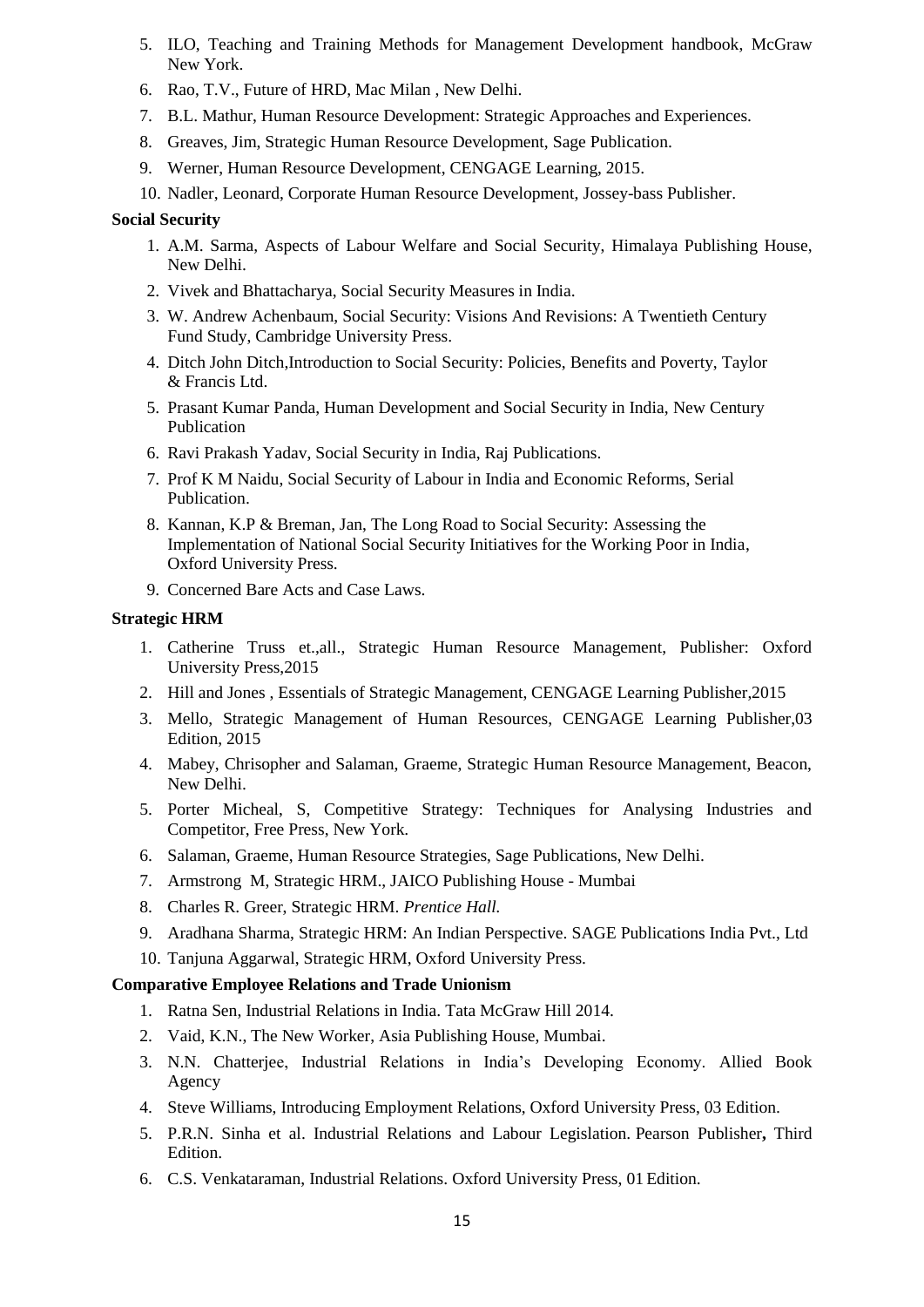- 7. S.D. Punekar et al., Labour Welfare, Trade Unions and Industrial Relations. Himalaya Publishing House.
- 8. A.M. Sarma, Industrial Relations. Himalaya Publishing House Pvt. Ltd., 02 Edition.
- 9. C.B. Mamoria et al., Industrial Relations. . Himalaya Publishing House Pvt. Ltd., 2015.
- 10. T.N. Chhabra, Industrial Relations. Pentagon Press Publisher.
- 11. P.C. Tripathy and C.B. Gupta, Industrial Relations and Labour Laws. Sultan Chand & Sons Publisher, 04 Edition.
- 12. Arun Monappa, Industrial Relations. Tata McGraw Hill Education, 01 Edition.
- 13. E.A. Ramaswamy and Uma Ramaswamy, Industry and Labour. Oxford University Press, New Delhi.

### **International Worker's Participation in Management**

- 1. Reported on The Study Group on Workers Participation In Management.
- 2. Ramesh . K., Participative Management. Ajantha Publication, New Delhi.
- 3. Virmani. B.R., Workers Participation in Management. IBH & Oxford, Delhi.
- 4. Venkataratnam. C.S., Unusual Collective Agreements, Global Business, New Delhi.
- 5. [Roger Blanpain,](http://www.flipkart.com/author/roger-blanpain) Workers' Participation: Influence on Management Decision-making by Labour in the Private Sector (Bulletin of Comparative Labour Relations), Kluwer Law International Publisher.

### **Corporate Social Responsibility**

- 1. Madhumita Chatterji, Corporate Social Responsibility, Publisher: Oxford University Press.
- 2. Balachandran; Ch, Corporate Social Responsibility, Publisher: Phi Learning Pvt. Ltd-New Delhi.
- 3. B.N.Mandal, Corporate Social Responsibility, Publisher: Global Vision Publishing House.
- 4. Veena tewari nandi, Corporate Social Responsibility ,Publisher: Enkay Publishing House
- 5. Baxi, C .V.Author;Ray, Rupamanjari Sinha; Corporate Social Responsibility Vikas Publishing House,2014.
- 6. Werther, William B; Chandler, David; Strategic Corporate Social [Responsibility](http://www.flipkart.com/strategic-corporate-social-responsibility-stakeholders-global-environment-english-2nd/p/itmeybgwckgfzjee?pid=9788132105725&ref=L%3A1196917740701894510&srno=p_6&query=corporate+social+responsibility&otracker=from-search) SAGE Publications India Pvt., Ltd, 2015.

#### **Training and Development**

- 1. Goldstein , training in organizations , CENGAGE Learning,2014.
- 2. Tapomoy Deb, Training & [Development](http://www.flipkart.com/training-development-concepts-applications-pb-english-01/p/itmdwhkfzzszyydh?pid=9788180520983&ref=L%3A8155085242005015977&srno=p_1&query=training+and+development&otracker=from-search) Concepts & Applications, ANE Books-New Delhi.
- 3. Noe k., Employee Training and [Development,](http://www.flipkart.com/employee-training-development-english-5th/p/itme5wzyf7bk8uxe?pid=9781259004728&ref=L%3A8155085242005015977&srno=p_2&query=training+and+development&otracker=from-search) McGraw Hill Education (India) Private Limited.
- 4. Rolf P. Lynton , Training and Development**,** SAGE Publications India Pvt., Ltd
- 5. Werner, Human Resource Development, CENGAGE Learning, 2014.
- 6. Prof. Dr. Bharti Venkatesh, Training and [Development,](http://www.flipkart.com/employee-training-development-english-5th/p/itme5wzyf7bk8uxe?pid=9781259004728&ref=L%3A8155085242005015977&srno=p_2&query=training+and+development&otracker=from-search) Indra Publishing House.
- 7. ILO, An Introduction to Training and Training Methods for Management Development.
- 8. Uday Kumar Haldar, Human Resource Development, Oxford University Press, 2014.
- 9. David Mankin, Human Resource Development, Oxford University Press, 2015.

#### **Computer Application in HRM**

- 1. Girdhar Joshi, Management Information System, Oxford University Press, 2015.
- 2. M. Jaiswal and M. Mittal, Management Information System, Oxford University Press, 2015.
- 3. Michael J Kavanagh, Human Resource Information System SAGE Publications India Pvt., Ltd.
- 4. Satish M. Badgi, Practical guide to Human Resource Information System, PHI Publisher.
- 5. Johnson, Kavanagh, Human Resource Information System, Sage Publications (CA).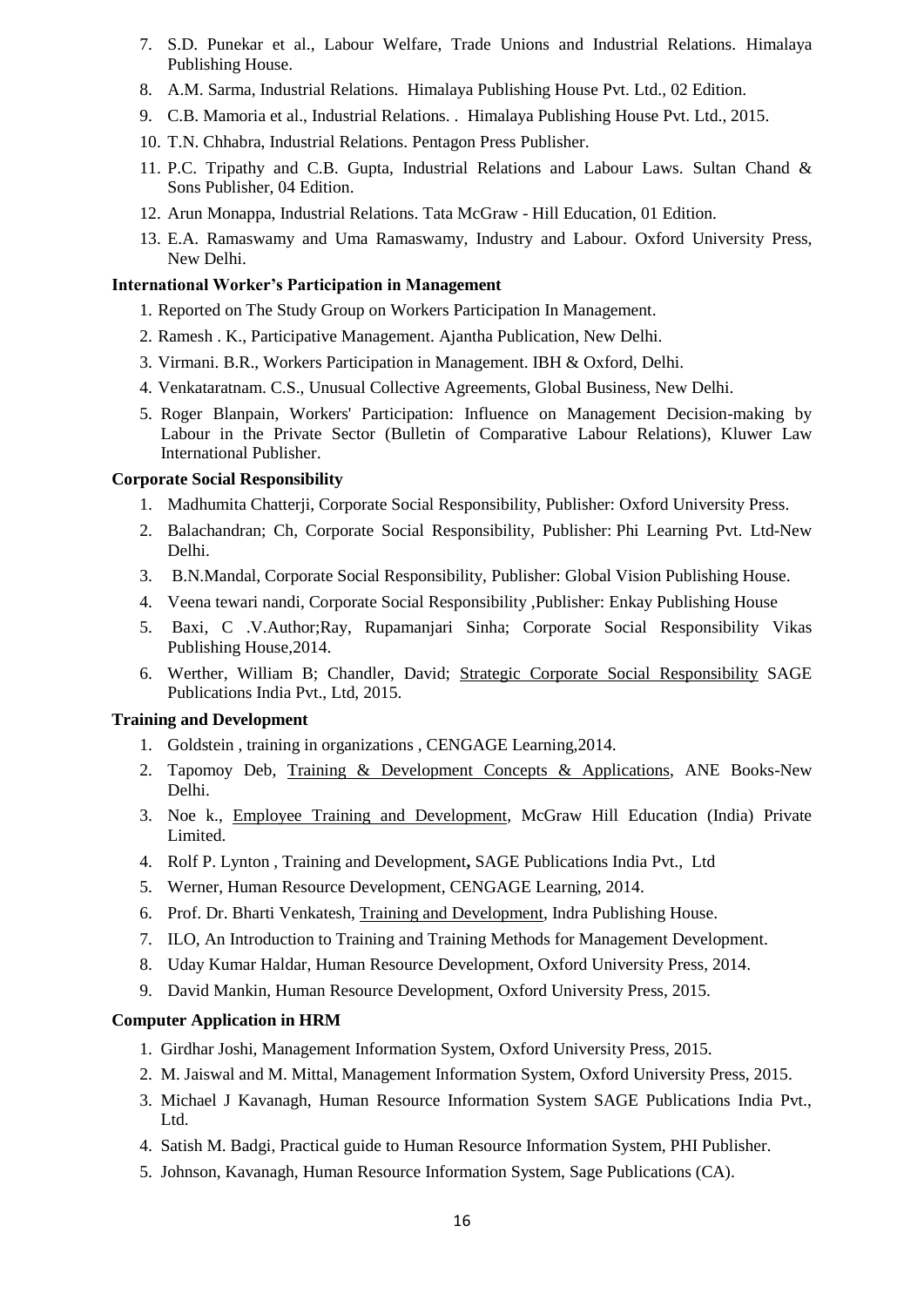- 6. Bidgoli and Chattopadhyay, Management Information System, CENGAGE Learning 01 Edition, 2015.
- 7. Jawadkar, W.S., Management Information Systems, Tata McGraw Hill, New Delhi.
- 8. Davis, Gorden, B., management Information Systems: conceptual foundation, structure and development, McGraw Hill Book Company, New Delhi.
- 9. Kumar, Muneesh, Business Information Systems, Vikas Publishig House, Pvt. Ltd, New Delhi.
- 10. Jerome, Kanter, Management Information System, Prentice Hall of India, New Delhi.

### **Organisational Change & Development**

- 1. V. Nilakanth and S. Ramnarayan, Managing Organisational Change. Response Books, New Delhi.
- 2. Ramanarayan et al., Organisational Development-interventions and strategies, Response Books, New Delhi.
- 3. Stephen.P.Robinns. Organisational behaviour, Princtice hall Publisher, 2015
- 4. Dipak Kumar Bhattacharyya, Organisational Change and Development, Oxford University Press,2015
- 5. Cummings, Organisational Development and Change, CENGAGE Learning,2015
- 6. Jim Grieves, Organisational Change, Oxford University Press,2015
- 7. Fred Luthans, Organisational Behaviour., McGraw-Hill Education, 12 Edition, 2015
- 8. French and Bell, Organisation Development: Theory, Practice and Research, Universal Book Stall, New Delhi.

#### **International HRM**

- 1. Eileen Crawley and David Walsh, Introduction to International Human Resource Management, Oxford University Press, 2015.
- 2. Monir Tayeb, International Human Resource Management, Publisher: Oxford University Press,2015
- 3. Anne Wil Harzing et.all, International Human Resource Management, Sage Publication, New Delhi.
- 4. Hodgetts, Ricn M., and Luthan, Fred, International Human Resource Management, McGraw Hill Companies Inc., New York.
- 5. Dowling, Welch and Schuler, International Human Resource Management: Managing People in a Multinational Context.
- 6. Mead, Flichard, International Management, Blackwell Business, USA.
- 7. Dowling, International Human Resource Management, CENGAGE Learning, 5<sup>th</sup> Edition,2015
- 8. S.C. Gupta, Text Book of International HRM. Macmillan *Publishers* India Limited.
- 9. P. Subba Rao, International HRM. Himalaya *Publishing* House Pvt. Ltd.
- 10. Terence Jackson, International HRM. SAGE Publications Ltd.
- 11. Monir H. Tayeb, International HRM. Oxford University Press, USA.

12. Harvard Business Review (Journal).

#### **Performance and Compensation Management**

- 1. Bhattacharyya, Dipak Kumar; Compensation Management, Oxford University Press, India,  $2<sup>nd</sup>$  edition
- 2. Henderson, Richard I., Compensation Management, Pearson India Publisher, 2014
- 3. Milkovich, George ,Newman, Jerry and Venkataratnam, C S , Compensation Management , McGraw Hill Education (India) Private Limited, 9<sup>th</sup> edition
- 4. Martocchio, Strategic [Compensation:](http://www.flipkart.com/strategic-compensation-human-resource-management-approach-english-7th/p/itmdxpffyb8bfyfn?pid=9789332536777&otracker=from-search&srno=t_10&query=compensation+management&ref=8ee1e2c6-7861-47ac-b5d8-1ba0f3f20c3a) A Human Resource Management Approach, Pearson India.,  $7<sup>th</sup>$  Editions.
- 5. Sharma, A.M., Compensation Management, Himalaya Publishing House,2014
- 6. Subramaniam, K.N., Wages in India, Tata McGraw Hill, Publishing Co. Ltd.,